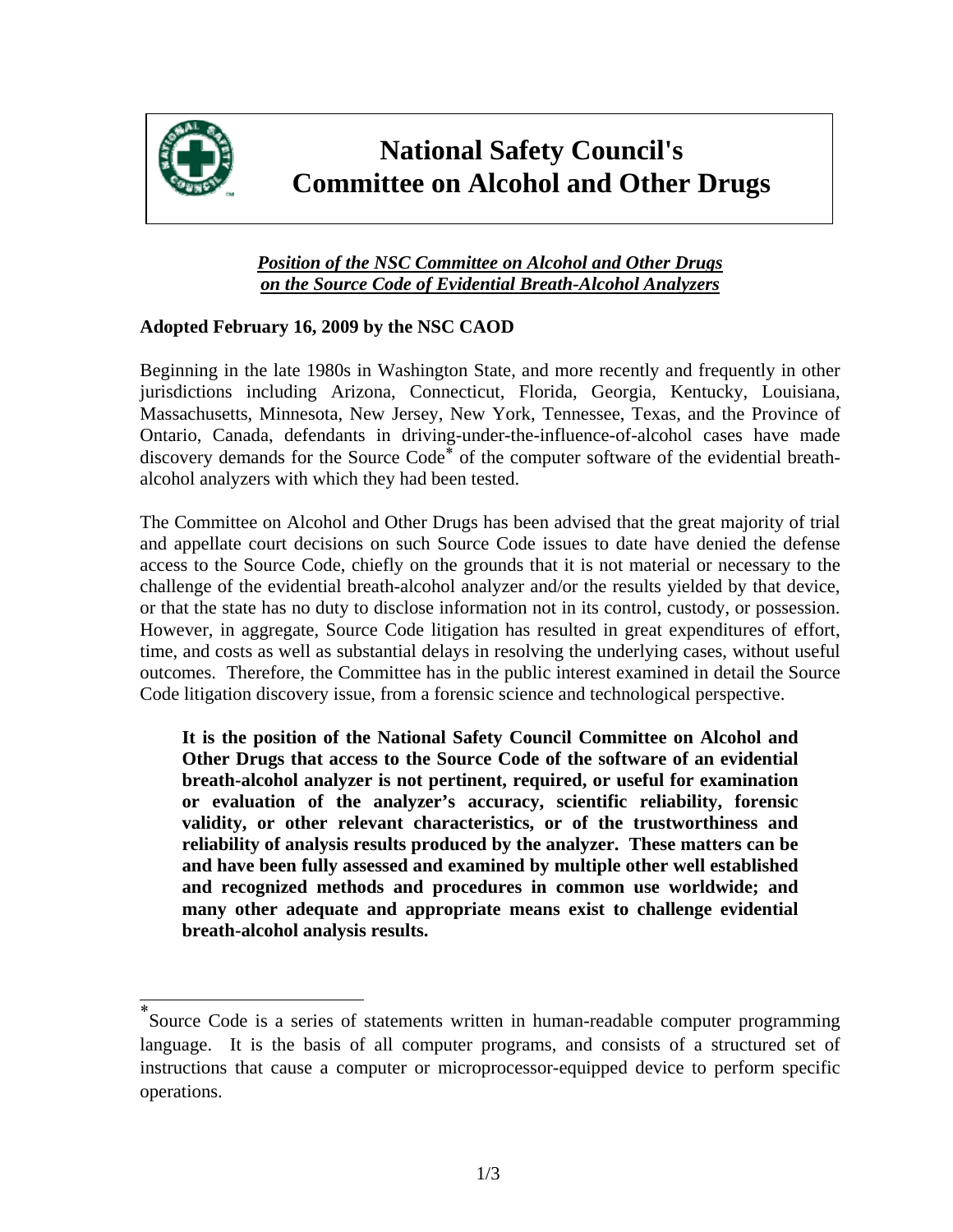#### *COMMENT*

The above position of the Committee is reflected universally in operational practices in evidential breath-alcohol testing, nationally and internationally. The comprehensive national program for evaluating evidential breath-alcohol analyzers for conformity with Federally established Model Specifications for Evidential Breath Testing Devices, an activity carried out by the National Highway Traffic Safety Administration of the U. S. Department of Transportation to establish and maintain a Conforming Products List of such devices, does not use or evaluate Source Codes of the analyzers in that process. Likewise, the International Recommendation on Breath Alcohol Analyzers, OIML R 126 "Evidential breath analyzers," promulgated by the International Organization of Legal Metrology (OIML), an international treaty organization of which the United States of America is a Member State, does not refer to or include the Source Code of analyzers in its Recommendation, the purpose of which is to define the performance requirements of evidential breath analyzers for alcohol and the means and methods employed in testing them. The evidential breath-alcohol analyzer instrument standards and approval procedures officially used in Canada have been recommended by the Alcohol Test Committee of the Canadian Society of Forensic Science. These standards and procedures do not mention or utilize analyzer Source Codes. The leading treatises on the subject of quality assurance in breath-alcohol analysis, published in the peer-reviewed scientific literature, authored by Dubowski (1994) and Gullberg (2000), are intended to enhance the reliability and validity of evidential breath-alcohol testing practice. They do not mention Source Codes, although both scientists are fully familiar with that aspect of computerization.

The References cited below confirm and support the Committee's foregoing position.

### *REFERENCES*

- 1. "A Guide to Type Approval Procedures for Evidential Breath Alcohol Testing Instruments Used for Road Traffic Law Enforcement in Great Britain." Home Office and Forensic Science Service. London, HMSO Publications, (Oct. 1994).
- 2. *California v. Trombetta*, [U. S. Supreme Court] 467 U. S. 479 (1984).
- 3. Dubowski, K. M.: "Quality Assurance in Breath-Alcohol Analysis," J. Analyt. Toxicol. 18: 306-311 (Oct. 1994).
- 4. Federal Rules of Evidence. ARTICLE IV, Rule 402 (2008).
- 5. Federal Rules of Evidence. ARTICLE IV, Rule 403 (2008).
- 6. Gullberg, R. G.: "Methodology and Quality Assurance in Forensic Breath Alcohol Analysis," Forensic Science Review 12: 49-67 (Jan. 2000).
- 7. Hodgson, B. T.: "The Validity of Evidential Breath Alcohol Testing," [Review Article] Can. Soc. Forensic Sci. J. 41: 83-96 (2008).
- 8. King, M. P. (Special Master): "SUPPLEMENTAL FINDINGS AND CON-CLUSIONS OF REMAND COURT," submitted to the New Jersey Supreme Court Nov. 8, 2007. [Supreme Court of New Jersey, September Term 2005, Docket No. 58,879, *State of New Jersey v. Chun, et al.*]